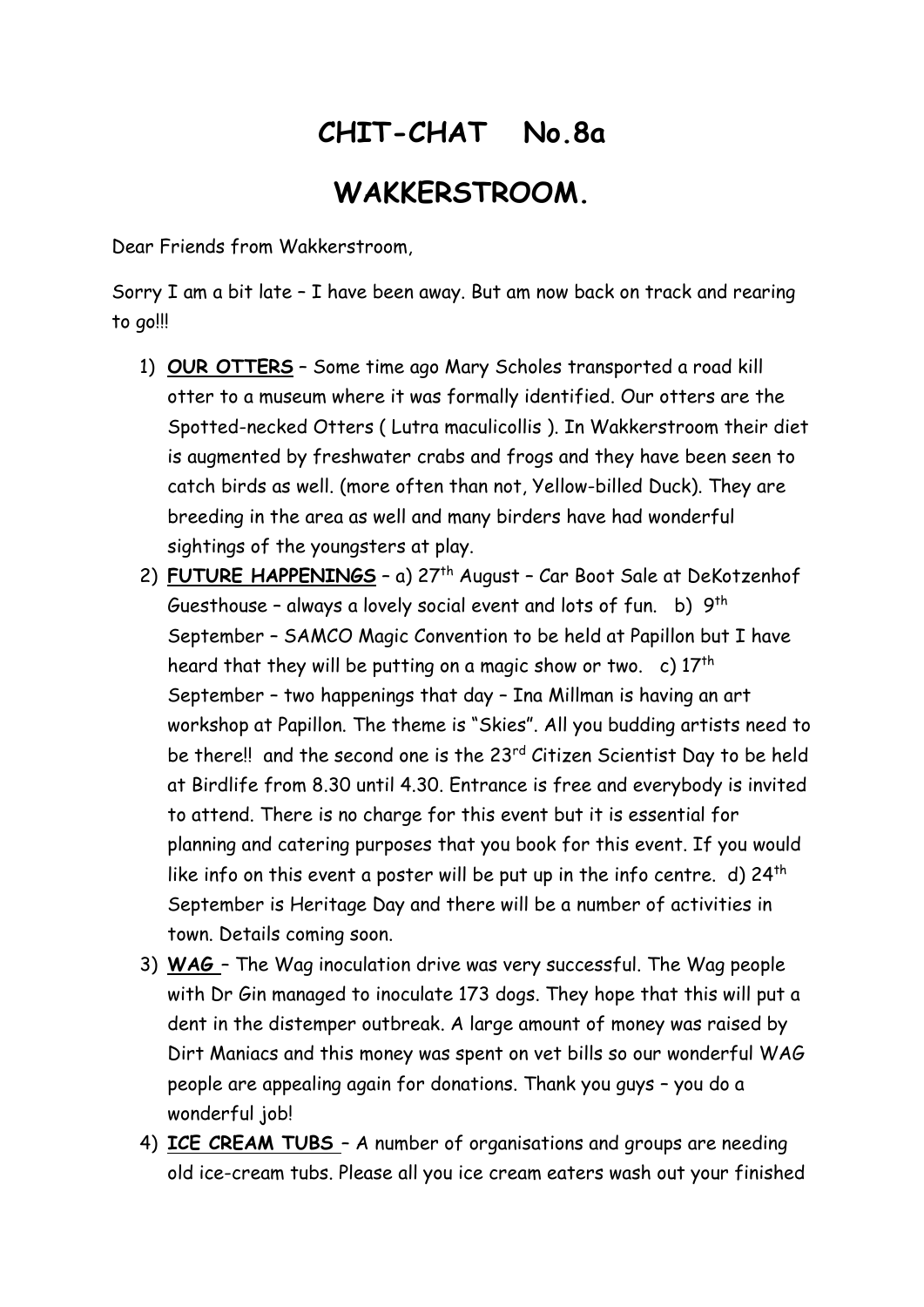tubs and drop them off at the info centre so that I can distribute them to both WAG and the various crèches and needy schools who use them for all sorts of reasons.

- 5) **DISCHEM**  A number of people commented on Facebook that they have recently been in Newcastle and that they saw a sign by the new shopping centre next to the Ocean Basket announcing "Dischem Pharmacy opening soon ". What great news!
- 6) **BIRDLIFE RECYCLING PROJECT** Business category -1<sup>st</sup> Dana with 662kgs total; 2nd DeKotzenhof with 487kgs total and 3rd Bistro with 247kgs. Well done everyone –that is impressive. Then in the Home category 1<sup>st</sup> place was Kevin Twomey with 566kgs total; 2<sup>nd</sup> Carol Preston with 377kgs total and 3<sup>rd</sup> Colin and Moira Anderson with 245 kgs total. Fantastic and also very impressive. Kristi would like to make special mention of Country Kids College who have collected a total of 178kgs of recyclables to date for 2016. Well done all and keep it going!
- 7) **COMPUTER COURSES –** A number of people in the village have asked Eric Anderson (the Computer guy) if he would give some tuition on computers, so he is going to run a beginner's course at the Crowned Crane Pub! The course will start on Monday 5<sup>th</sup> September from 14h00 until 15h00 and will run for 7 weeks. There will be a R10 charge for each of the 1 hour sessions, or R50 for booking all the sessions up front. An advanced course will be run after the beginners course for any interested people. If you would like to see the program of what will be taught each week I will put it up at the info centre.
- 8) **SUNDAY BRAAI**  The Crowned Crane will be hosting a Bring and Braai on the  $2^{nd}$  Sunday of each month, starting from the  $11^{th}$  September. Bring your own meat and everything else will be supplied at reasonable prices. Children and dogs on leashes are more than welcome.
- 9) **COMEDY EVENINGS**  The Crowned Crane is also introducing comedy evenings starting on Thursday 1<sup>st</sup> September at 16h00. Each evening will feature a different comedian. Artists will include stars such as Barry Hilton, Jeff Dunham, Dame Edna Everage, Bennie Hill, Monty Python etc.
- 10) **STRAY CAT**  Wendy Cloete has a rather friendly stray cat that needs a home urgently. Anyone who would like to offer the cat a loving home can please phone Wendy Cloete.